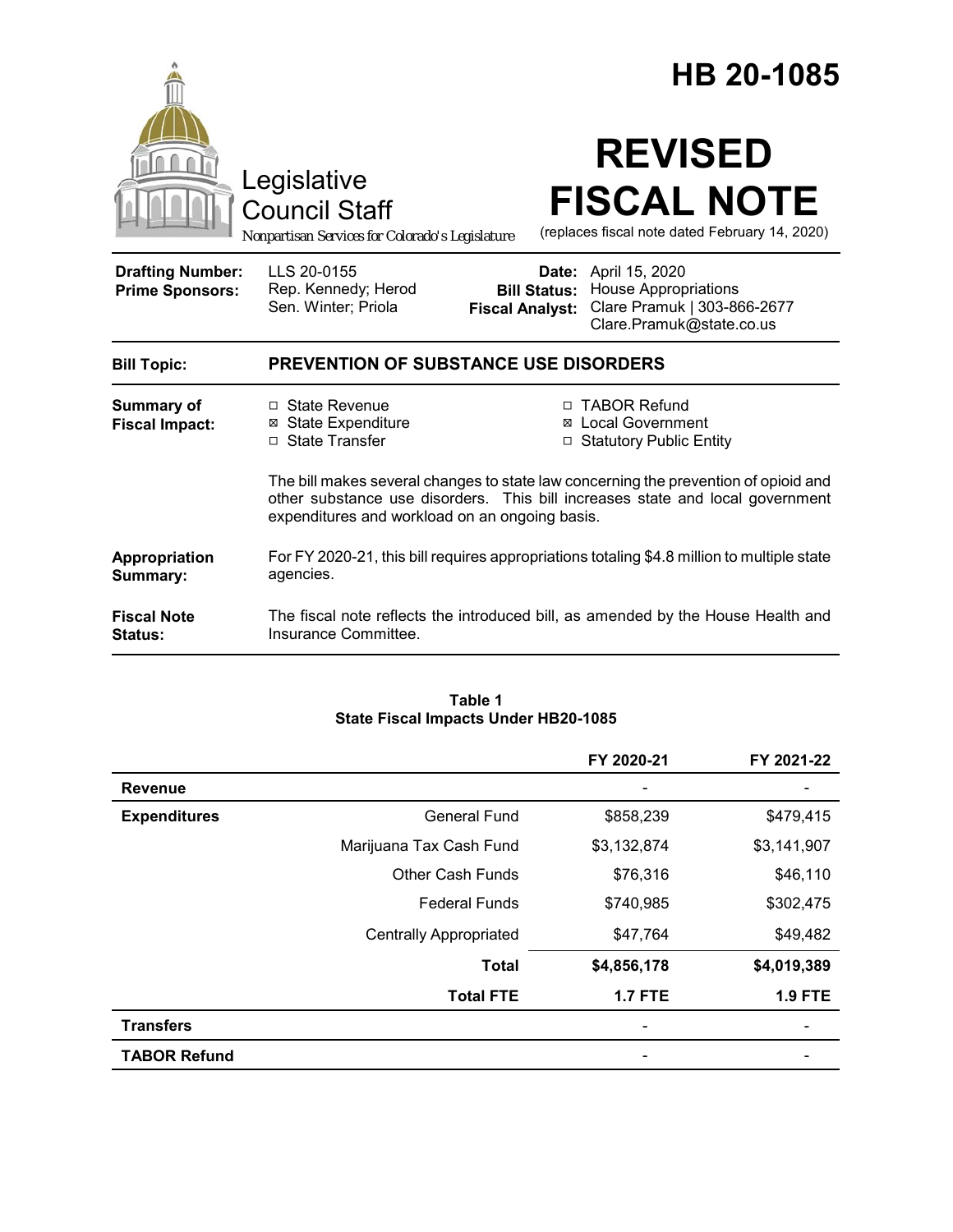## **Summary of Legislation**

The bill makes several changes to state law concerning the prevention of opioid and other substance use disorders, as described below.

**Health insurance provisions.** The bill places several restrictions and requirements on insurance carriers and health benefit plans relating to opioids and alternative treatments. These changes are discussed below.

- *Physical therapists, occupational therapists, or acupuncturist*s. The bill prevents an insurance carrier that has a contract with a physical therapist, occupational therapist, or acupuncturist from prohibiting or penalizing these individuals for providing a covered person information on the amount of their financial responsibility for such services. At the time of the covered person's initial visit for treatment, the provider must notify the person's insurance carrier that the person has started treatment. In addition, an insurance carrier cannot require a physical therapist, occupational therapist, or acupuncturist to charge or collect a co-payment that exceeds the total charges submitted. If the Commissioner of Insurance in the Division of Insurance (DOI) in the Department of Regulatory Agencies (DORA) determines that an insurance carrier has engaged in these practices, then the commissioner is required to institute a corrective action plan for the insurance carrier to follow.
- *Atypical opioid or non-opioid medication.* The bill prohibits an insurance carrier from limiting or excluding coverage for an atypical opioid or non-opioid medication that is approved by the federal Food and Drug Administration (FDA) by mandating a covered person undergo step therapy or requiring pre-authorization. The insurance carrier is required to make the atypical opioid or non-opioid medication available at the lowest cost-sharing tier under the health benefit plan applicable to a covered opioid with the same indication.
- **•** *Mandatory coverage provisions.* The bill requires each health benefit plan to provide coverage for at least six physical therapy visits, six occupational therapy visits per year, and six acupuncture visits per year, at the carriers' lowest cost sharing tier.

**Prescribing limitations.** Under current law, an opioid prescriber is prevented from prescribing more than a seven-day supply of an opioid to a patient that has not had an opioid prescription in the last 12 months unless certain conditions apply. The executive director of DORA is required to, by rule, limit the supply of a benzodiazepine that a prescriber may prescribe to a patient who has not been prescribed benzodiazepine in the last 12 months by that prescriber. Benzodiazepines may be prescribed electronically. The current opioid prescribing limit is set to repeal on September 1, 2021. The bill continues the prescribing limitation indefinitely.

**Prescription drug monitoring program (PDMP).** Under current law, health care providers are required to query the PDMP before prescribing a second fill for an opioid. This requirement, which is set to repeal on September 1, 2021, is continued indefinitely by the bill. In addition, the bill requires health care providers to query the PDMP before prescribing or refilling a benzodiazepine, and authorizes the state board of pharmacy to require, through rule, a query of the PDMP for additional controlled substances. Lastly, the bill allows the Department of Health Care Policy and Financing (HCPF) and health information organization networks to access to the program.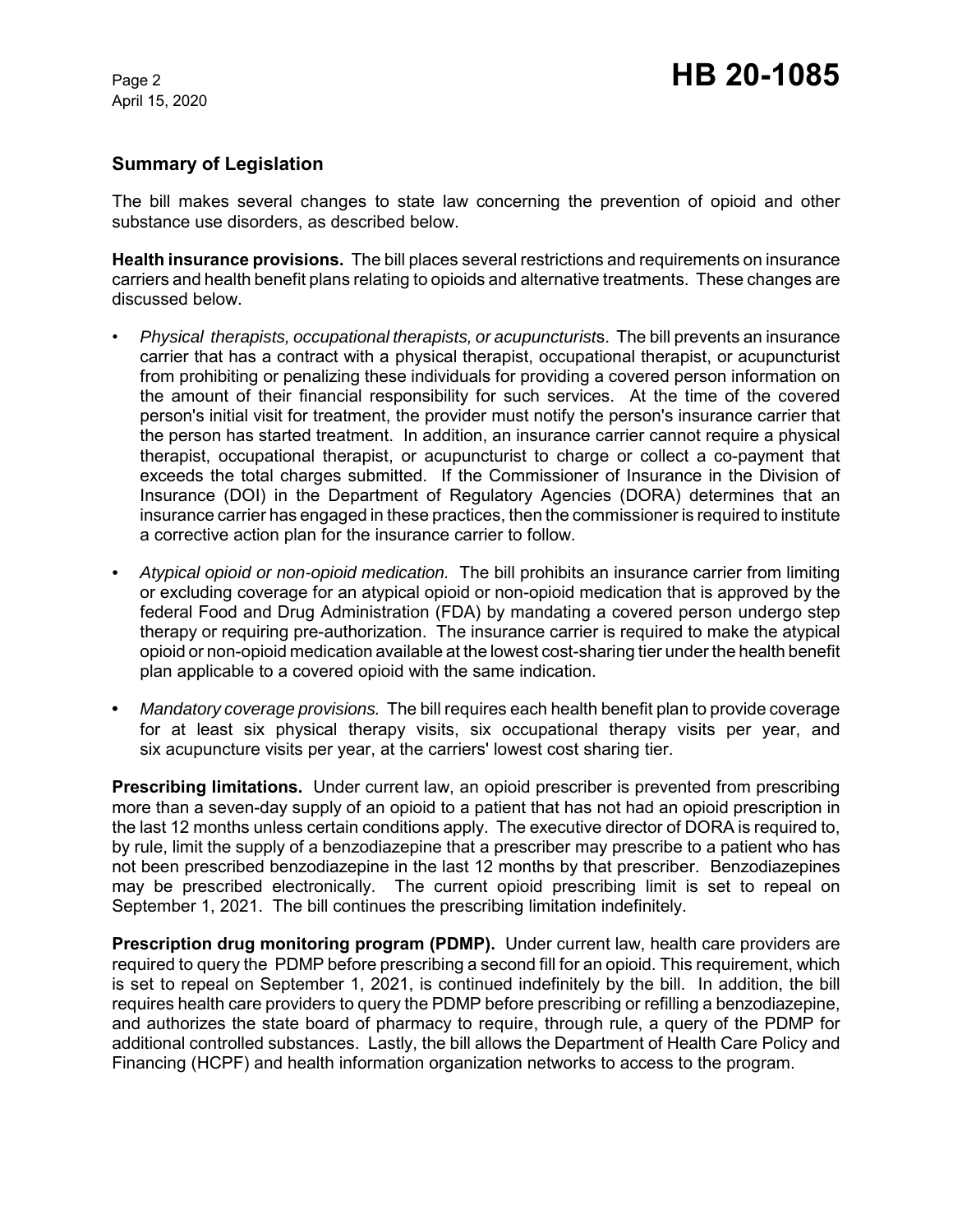**State and local public health funding.** The bill annually appropriates \$2.0 million from the Marijuana Tax Cash Fund (MTCF) to the CDPHE to pursue measures at the state and local levels to address opioid and other substance use disorder priorities. CDPHE may retain up to \$500,000 of this appropriation, with the remainder passed through to local public health agencies.

**SBIRT grant program**. For FY 2020-21 through FY 2023-24, the bill requires the General Assembly to make an annual appropriation of \$500,000 from the MTCF to continue the operation of the Substance Use Disorder Screening, Brief Intervention, and Referral to Treatment (SBIRT) Grant Program operated through HCPF. HCPF is required to use the money for expanded training and technical assistance in order to monitor fidelity to the SBIRT model through qualitative and quantitative data collection and analysis.

**Education for providers.** The bill authorizes the Center for Research into Substance Use Disorder Prevention, Treatment, and Recovery Support Strategies (center) at the University of Colorado to include in its educational activities the best practices for prescribing benzodiazepines and the potential harm of inappropriately limiting prescriptions to chronic pain patients. The bill adds an emphasis for these educational activities to be directed to physicians, physician assistants, nurses, and dentists serving undeserved populations and communities. The center must report its findings and recommendations to the Opioid and Other Substance Use Disorders Committee by August 1, 2021. For FY 2020-21 through FY 2024-25, the bill requires the General Assembly to make an annual appropriation from the MTCF of \$250,000 to the Department of Human Services (DHS) for an allocation to the center. In addition, the bill directs the executive director of DORA to consult with the center and the State Medical Board to promulgate rules establishing competency-based continuing education requirements for physicians and physicians assistants concerning prescribing practices for opioids.

**Colorado substance use disorders prevention collaborative.** The bill requires the Office of Behavioral Health (OBH) in the DHS to convene a Colorado substance use disorders prevention collaborative (collaborative) with institutions of higher education, nonprofit agencies, and other state agencies. The collaborative must implement a statewide strategic plan for prevention of substance use disorders, implement evidenced-based programs, work with stakeholders, and direct efforts to raise public awareness of the cost saving prevention measures. The bill requires the General Assembly to appropriate money for the collaborative from the MTCF for FY 2020-21 through FY 2023-24. The OBH must report to the General Assembly by September 1, 2021, and by September 1 each year thereafter through 2024.

### **State Expenditures**

This bill will increase state expenditures by \$4.9 million and 1.7 FTE in FY 2020-21, and \$4.0 million and 1.9 FTE in FY 2021-22. These costs, which are paid from General Fund, cash funds, and federal funds, are spread across several agencies, and are shown in Table 2 and discussed below.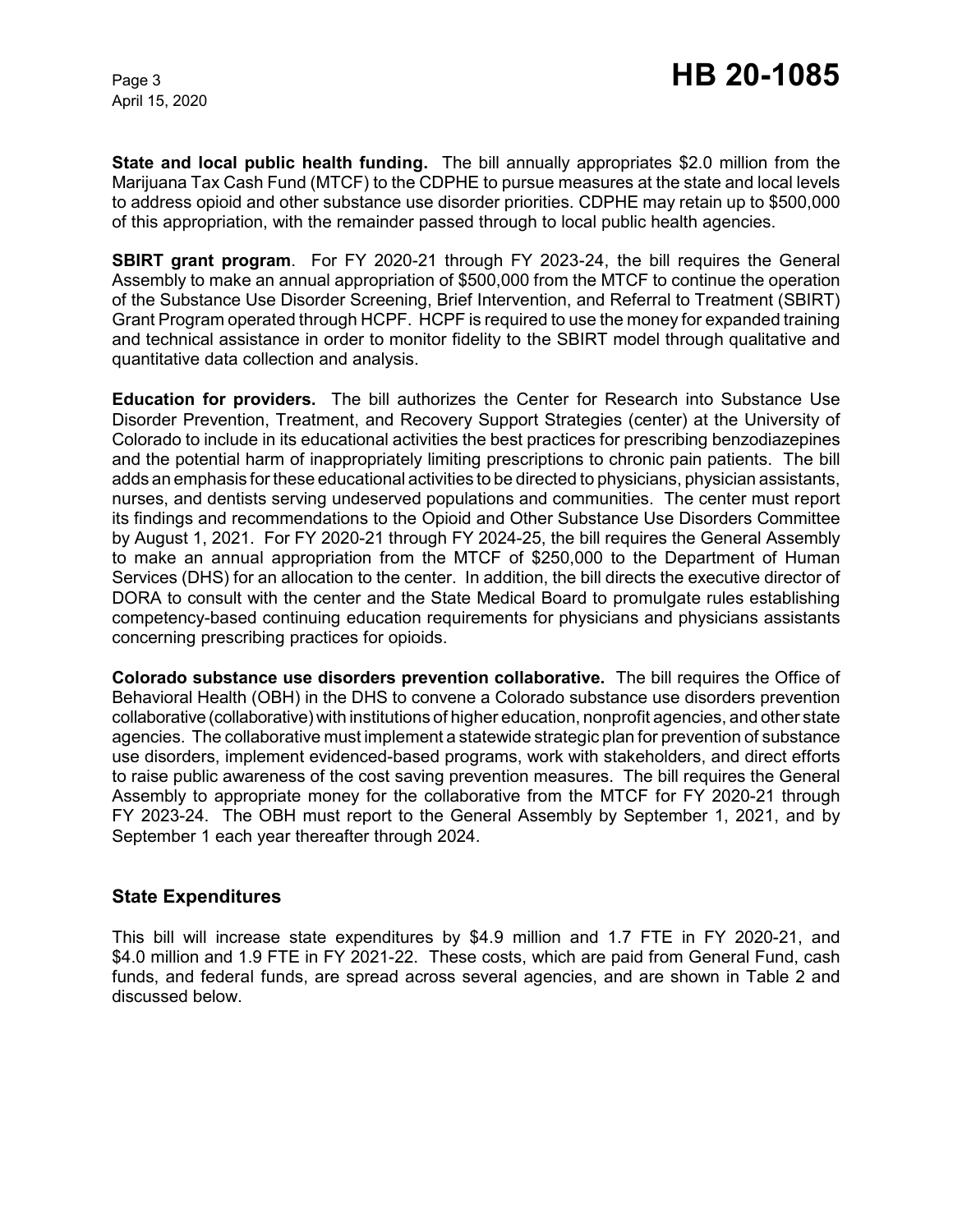|                                             | FY 2020-21  | FY 2021-22 |
|---------------------------------------------|-------------|------------|
| Dept. of Health Care Policy and Financing   |             |            |
| <b>SBIRT</b>                                | \$500,000   | \$500,000  |
| Change to MMIS                              | \$37,000    |            |
| <b>PDMP Development Costs</b>               | \$470,000   |            |
| <b>PDMP Ongoing Operations costs</b>        | \$400,000   | \$410,000  |
| <b>HCPF Subtotal and Fund Split</b>         | \$1,407,000 | \$910,000  |
| <b>General Fund</b>                         | \$89,699    | \$61,415   |
| Cash Funds                                  | \$576,316   | \$546,110  |
| <b>Federal Funds</b>                        | \$740,985   | \$302,475  |
| <b>Department of Human Services</b>         |             |            |
| <b>Personal Services</b>                    | \$74,814    | \$89,777   |
| <b>Operating Expenses</b>                   | \$1,080     | \$1,350    |
| <b>Capital Outlay Costs</b>                 | \$6,200     |            |
| Travel                                      | \$780       | \$780      |
| <b>Education for Providers - The Center</b> | \$250,000   | \$250,000  |
| Cost Prevention Education Campaign          | \$250,000   | \$250,000  |
| <b>Collaborative Consultation</b>           | \$50,000    | \$50,000   |
| Centrally Appropriated Costs*               | \$14,546    | \$17,845   |
| FTE - Personal Services                     | 0.8 FTE     | 1.0 FTE    |
| <b>DHS Subtotal</b>                         | \$647,420   | \$659,752  |
| <b>Department of Regulatory Agencies</b>    |             |            |
| <b>PDMP</b> Integration                     | \$750,000   | \$418,000  |
| <b>Medical Board Rule Making</b>            | \$2,550     |            |
| <b>Legal Services</b>                       | \$15,990    |            |
| <b>DORA Subtotal</b>                        | \$768,540   | \$418,000  |

**Table 2 Expenditures Under HB 20-1085**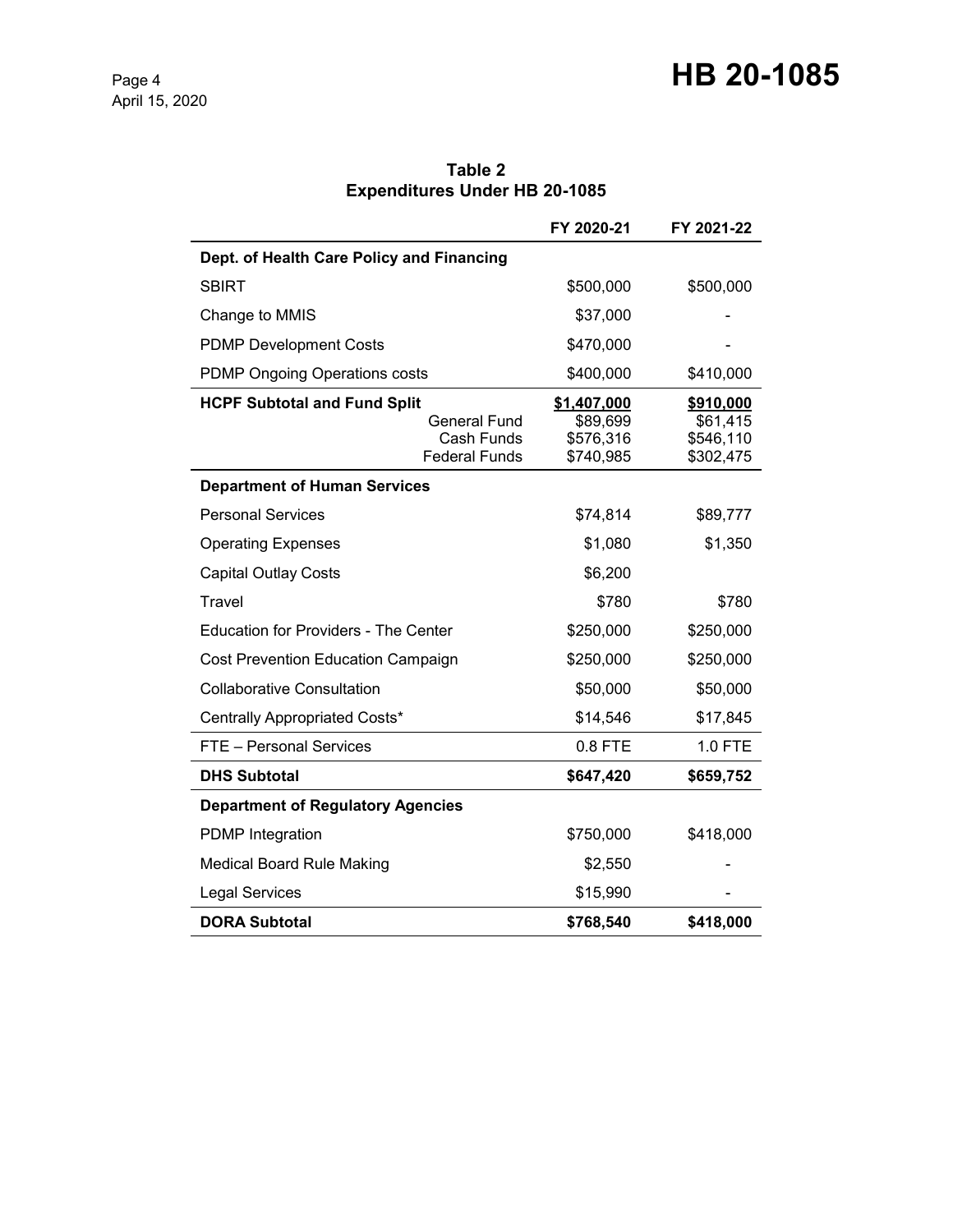|                                              | FY 2020-21  | FY 2021-22  |
|----------------------------------------------|-------------|-------------|
| Dept. of Public Health and Environment       |             |             |
| <b>Personal Services</b>                     | \$64,576    | \$64,576    |
| <b>Operating Expenses</b>                    | \$1,215     | \$1,215     |
| <b>Capital Outlay Costs</b>                  | \$6,200     |             |
| Pass-through to Local Public Health Agencies | \$1,564,009 | \$1,570,209 |
| Local Data Collection                        | \$364,000   | \$364,000   |
| Centrally Appropriated Costs*                | \$32,218    | \$31,637    |
| FTE - Personal Services                      | $0.9$ FTE   | $0.9$ FTE   |
| <b>CDPHE Subtotal</b>                        | \$2,032,218 | \$2,031,637 |
| <b>Total Cost</b>                            | \$4,855,178 | \$4,019,389 |
| <b>Total FTE</b>                             | 1.7 FTE     | 1.9 FTE     |

**Table 2 Expenditures Under HB 20-1085 (Cont.)**

 *\* Centrally appropriated costs are not included in the bill's appropriation.*

**Health Care Policy and Financing.** This bill increases costs in HCPF by \$1.4 million in FY 2020-21, and \$910,000 in FY 2021-22. These costs are to extend the SBIRT program and to utilize the PDMP query access granted under the bill for the purposes of care coordination and utilization review of Medicaid clients. The SBIRT Grant program costs are \$500,000 per year. System changes to interface with PDMP data are estimated at about \$900,000 per year, including development costs, ongoing operations costs, and change to the Medicaid Management Information System (MMIS). PDMP development costs and changes to the MMIS are eligible for a 90 percent federal match rate. Ongoing operational costs are eligible for a 75 percent federal match rate. A breakdown of these costs are shown in Table 2 above.

**Department of Human Services.** The bill will increase costs in the DHS, paid from the MTCF, by \$647,420 and 0.8 FTE in FY 2020-21 and \$659,752 and 1.0 FTE in FY 2021-22. These costs are outlined below.

- *Education for providers.* DHS will contract with the center to provide \$250,000 in funding per year from FY 2021-22 though FY 2023-24. The center will incorporate best practices for prescribing benzodiazepines and the potential harm of inappropriately limiting prescriptions to chronic pain patients into its educational activities. Workload for the DHS to administer the contract is minimal and can be accomplished within existing appropriations.
- *Collaborative*. The DHS requires 1.0 FTE for a project manager to collaborate and facilitate across agencies, institutions of higher education, and nonprofits, and to assist in implementing a statewide strategic plan for the prevention of substance use disorders and implementation of evidenced-based programs. The bill requires the collaborative to raise public awareness of cost saving prevention measures. A public awareness campaign is anticipated to cost \$250,000, based off other agency campaigns. Additional detail on costs for the DHS are provided in Table 2 above. First year costs assume a September 1, 2020, start date.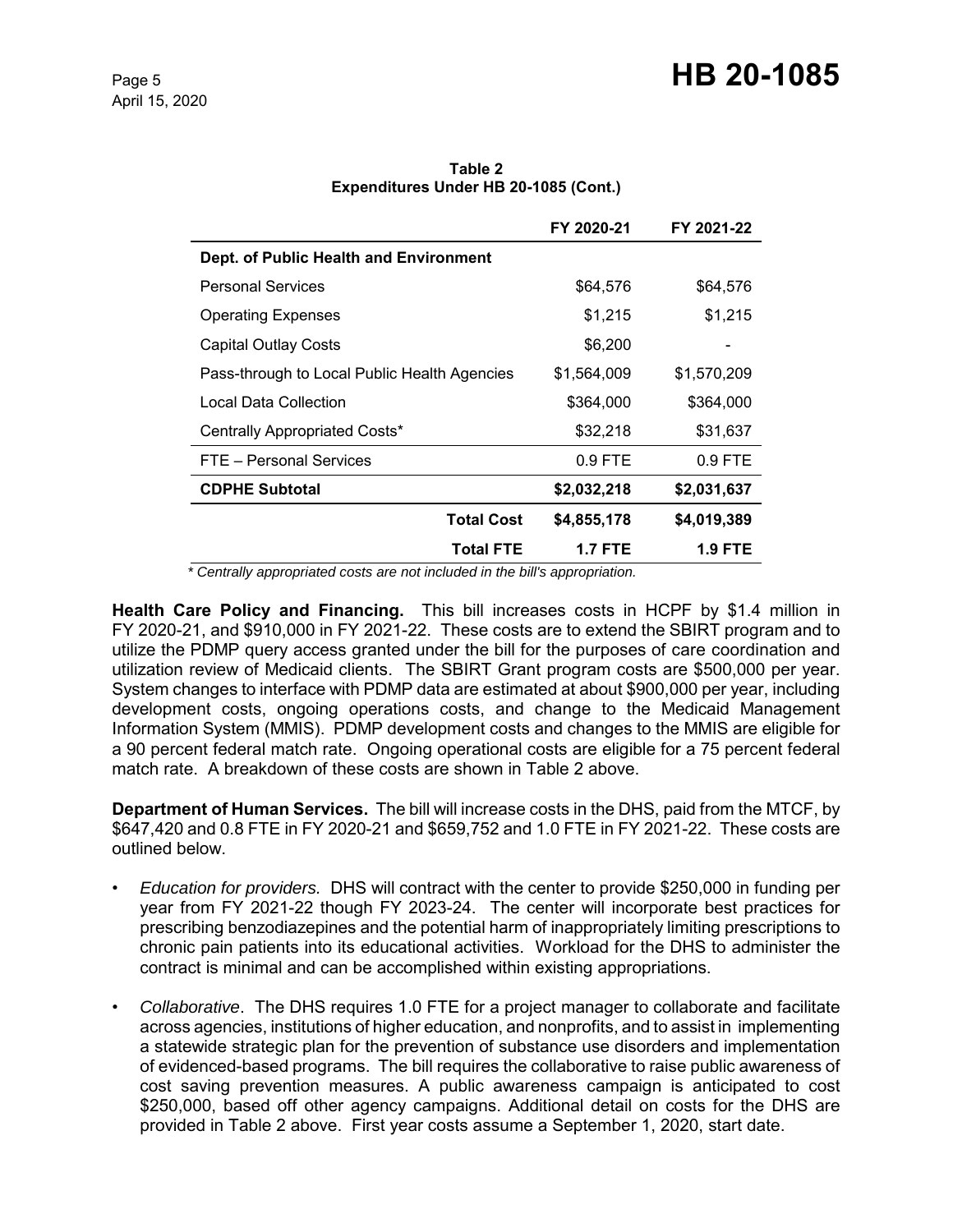**Colorado Department of Public Health and Environment.** The bill increases costs in the CDPHE by \$2,033,218 and 0.9 FTE in FY 2020-21 and \$2,031,636 and 0.9 FTE in FY 2021-22 paid from the MTCF, for the purpose of working at the state and local levels to address opioid and other substance use disorder priorities. Of this amount, \$1.6 million will be passed through to local public health agencies.

**Department of Regulatory Agencies.** The bill increases General Fund expenditures in DORA by \$768,540 in FY 2020-21 and \$418,000 in FY 2021-22 for PDMP integration, the rulemaking by the Colorado Medical Board, and legal services. These costs are outlined below.

- *Prescription Drug Monitoring Program.* System changes to PDMP are required to allow two health information exchanges to access the system. Integrating the PDMP is estimated to cost \$750,000 for development costs and \$418,000 for ongoing operational costs. Ongoing costs may vary from this initial estimate; if adjustments are needed they will be handled through the annual budget process.
- *Legal services and rulemaking.* DORA will require approximately 150 hours of legal services in FY 2020-21, provided by the Department of Law, to promulgate rules establishing competency-based continuing education requirements for physicians and physicians assistants concerning prescribing practices for opioids. In addition, the Colorado Medical Board will have one-time costs of \$2,550 for rulemaking.

**Centrally appropriated costs.** Pursuant to a Joint Budget Committee policy, certain costs associated with this bill are addressed through the annual budget process and centrally appropriated in the Long Bill or supplemental appropriations bills, rather than in this bill. These costs, which include employee insurance and supplemental employee retirement payments, are estimated to be \$47,764 in FY 2020-21 and \$49,482 in FY 2021-22.

### **Local Government**

To the extent that any local government agencies or health facilities receive grants from programs created or funded under the bill, revenue and corresponding expenditures and workload will increase for that local government.

# **Effective Date**

The bill takes effect upon signature of the Governor, or upon becoming law without his signature.

# **State Appropriations**

For FY 2020-21, this bill includes the following appropriations from the Marijuana Tax Cash Fund totaling \$2,750,000:

- \$500,000 to the Department of Health Care Policy and Financing;
- \$250,000 to the Department of Human Services; and
- \$2,000,000 to the Colorado Department of Public Health and Environment.